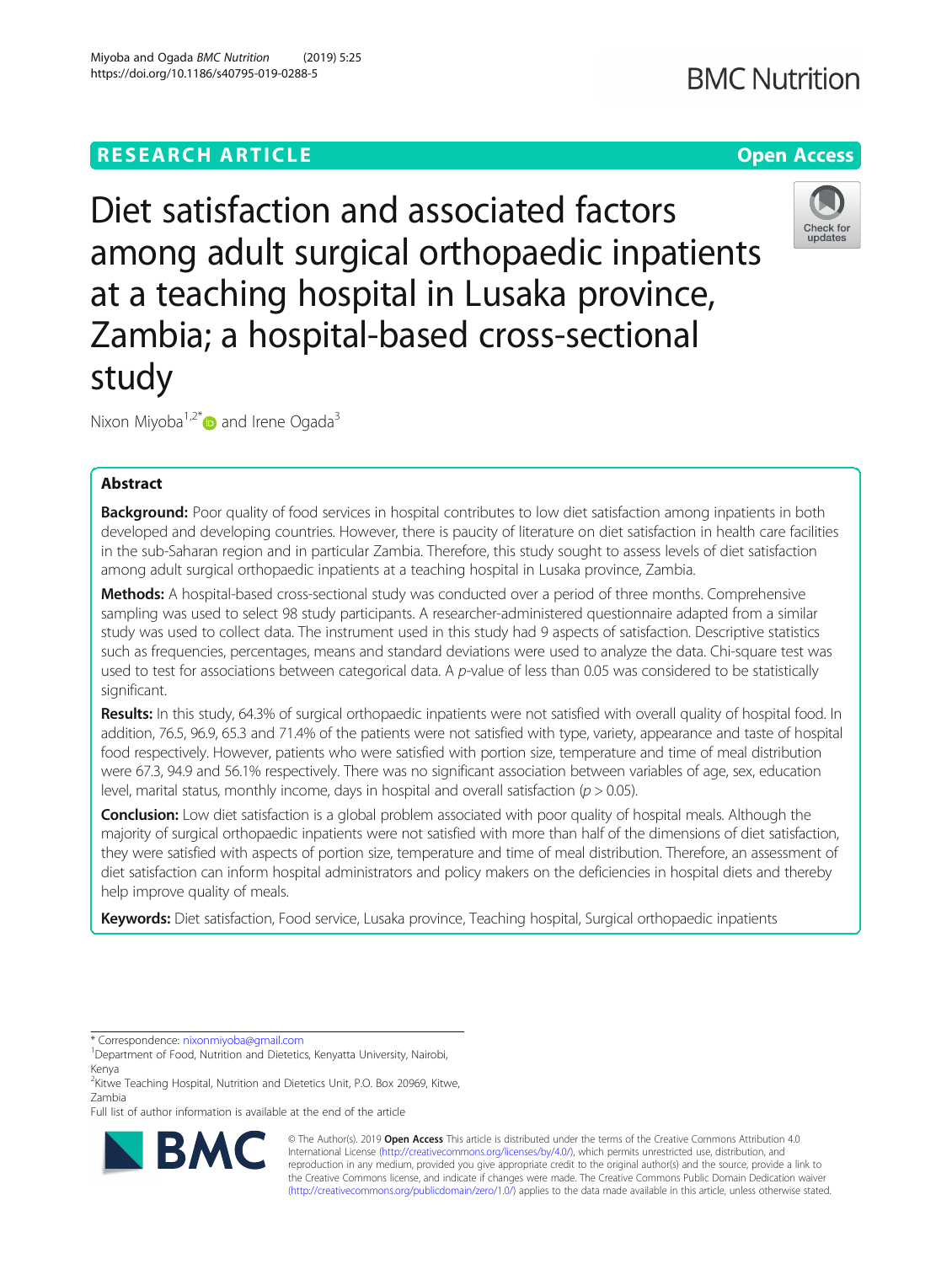# Background

Orthopaedic injuries are common globally, affecting hundreds of millions of people [\[1\]](#page-5-0). According to literature, the global burden of orthopaedic injuries will continue to grow. In 1998 and 2001, injuries accounted for 16 and 11% respectively of the world's disease burden [\[2](#page-5-0)]. Literature indicates that the prevalence of general disability associated with orthopaedic incidents is highest in sub-Saharan Africa [[3,](#page-5-0) [4\]](#page-5-0). The most prevalent orthopaedic conditions are those associated with fractures, dislocations and sprains [[4](#page-5-0)]. Most orthopaedic victims seek medical treatment in hospitals, where they may be admitted and become entirely or partially dependent on hospital meals. The goal of any service institution is to satisfy the needs of its' clients. When patients visit hospitals, they have expectations that can either be met or not [\[5](#page-5-0)]. In both developed and developing countries, quality of food in hospitals is a common problem that contributes to low diet satisfaction [\[6\]](#page-5-0). One of the major challenges facing hospital administrators is the provision of quality meals that meet the expectations of patients [\[7](#page-5-0)].

Patients who are dissatisfied with hospital meals are likely to develop malnutrition due to reduced food intake  $[8-10]$  $[8-10]$  $[8-10]$ . However, improvement in the quality of food services is one of the strategies that can contribute to quick recovery of inpatients [[11\]](#page-5-0). Moreover, improved food services have the capacity to influence nutritional status, which in turn is directly related with healing outcomes [[12](#page-6-0), [13](#page-6-0)]. According to published literature, quality of food in hospitals is also significantly associated with overall patient satisfaction [\[14](#page-6-0)]. There are multiple factors that contribute to satisfaction and one important predictor is the patients' relationship with food [\[15](#page-6-0)]. Studies report that patient satisfaction is one of the recognized indicators that can be used to assess the quality of hospital food [[6,](#page-5-0) [11,](#page-5-0) [12\]](#page-6-0).

A study done in Saudi Arabia reported that 78.8% of the patients were satisfied with quality of hospital food [[6\]](#page-5-0). A similar study conducted in Malaysia reported that although only 6.3% of the patients were not happy with hospital food, more than 50% of them supplemented hospital meals with outside food [\[8](#page-5-0)]. Despite most of the patients being satisfied with hospital food, a study in India indicated that 38.3% of them were dissatisfied with a monotonous diet  $[11]$  $[11]$ . However, results of a study in Greece suggested that most of the patients were satisfied with variety and quality of hospital meals [[13](#page-6-0)]. In spite of the fact that most studies elsewhere report that patients are satisfied with overall food services, levels of satisfaction with specific diet elements may vary from country to country. There is paucity of information in developing countries such as Zambia on diet satisfaction of inpatients. Therefore, the purpose of this study was to evaluate diet satisfaction among adult surgical orthopaedic patients and

establish associated factors. Results of this study may help identify gaps in meal provision and thereby contibute to formulation of policy aimed at improving the quality of hospital meals.

## Methods

# Study design, setting and location

This study adopted a cross-sectional analytical study design in data collection, analysis and presentation. The design was appropriate for this study to test for associations between demographic characteristics and satisfaction [\[16](#page-6-0)]. The study was conducted at a teaching hospital with a 1655 bed capacity and offers various specialist services to the public and is the primary trauma center in Lusaka [[17](#page-6-0), [18](#page-6-0)]. It was carried out from June to October 2016. The bed occupancy rate at the teaching hospital is about 85%, while the average length of stay in hospital for patients ranges from 5 to 6 days. Some wards at the hospital are designated low cost, while others are high cost [\[19\]](#page-6-0). Patients in low cost wards receive free medical services compared to those in high cost wards who pay for health services [[19](#page-6-0)]. Low cost wards are subsidized by the government [[19](#page-6-0)]. Ethical approval for this study was obtained from Eres Converge in Zambia.

# Study population

The study targeted adult orthopaedic patients admitted in low cost surgical wards on standard hospital diet. Eligible to participate in this study were adult surgical orthopaedic inpatients, 18–64 years, able to communicate and on standard hospital diet ≥3 days. This period of time is long enough for patients to form an opinion about hospital foodservices. The study's exclusion criteria were paediatrics, cognitively impaired patients, patients with critical conditions and those who declined to participate.

According to the food service staff at the teaching hospital, orthopaedic patients like other patients in low cost wards are served three main meals comprised of breakfast, lunch and supper. The hospital does not provide any snacks to orthopaedic patients. With regards the food service system used to serve patients in low cost wards, the hospital uses a centralized system whereby food is prepared in the main kitchen by cooks. Once the food is ready, it is held hot in covered buckets and using trolleys, delivered fresh, plated on the ward and served as soon as possible by waiters. However, the food service system in high cost wards is different in the sense that food is prepared on demand for patients who can pay for food services. Furthermore, patients in high cost wards can choose food from a paper menu provided and food is plated right in the kitchen prior to distribution by waiters. In low cost wards, patients are offered soya porridge at breakfast and beans is served almost on a daily basis for lunch or supper. Beef is the only animal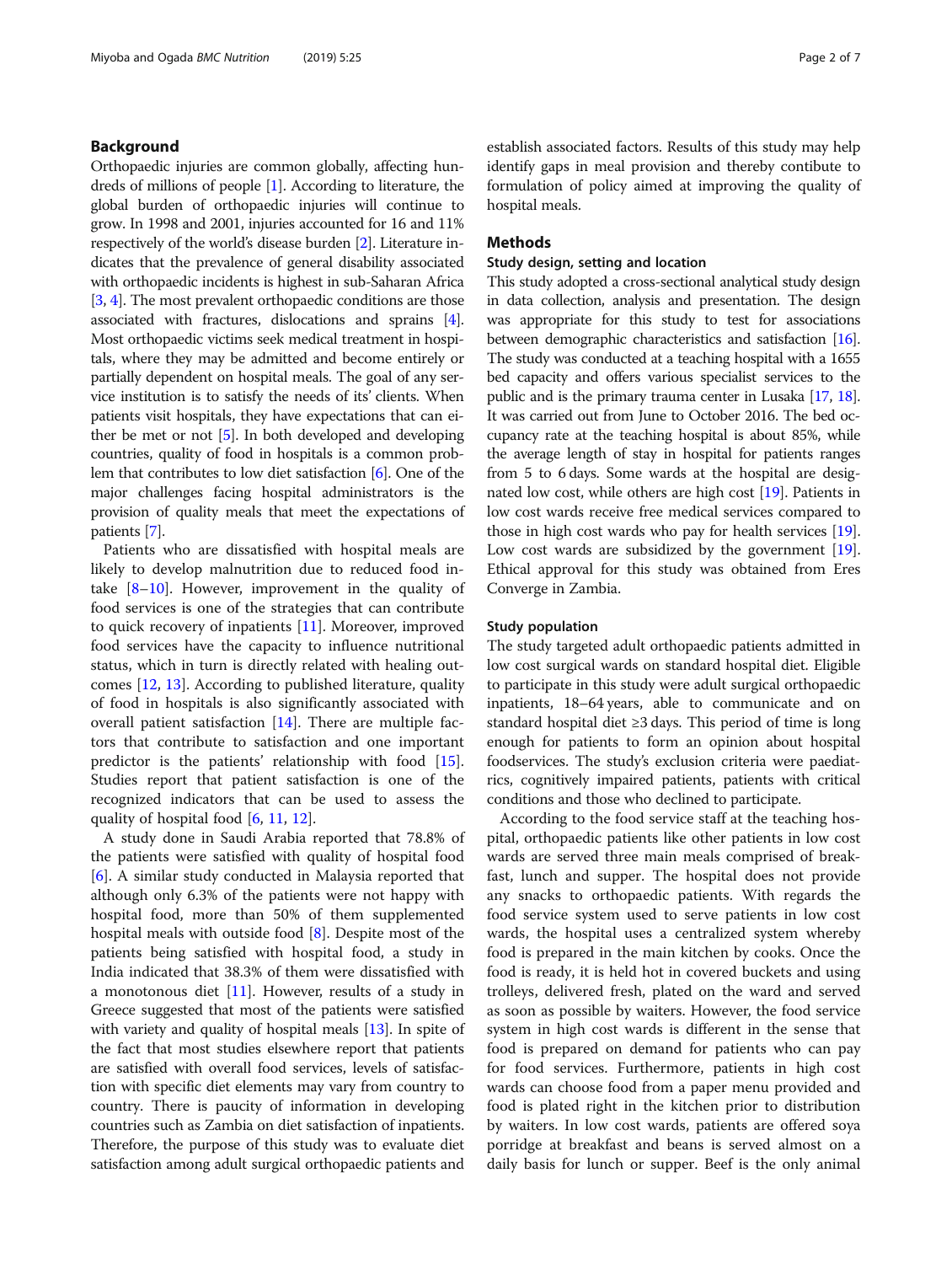product that is provided by the hospital and is supplied irregularly because the hospital lacks a fixed menu. Soya pieces are served fortnightly to orthopaedic patients and that the only vegetable supplied by the hospital is cabbage and is served once or twice per week. Nshima (cooked maize meal cereal) is the only cereal that is served to patients at lunch and supper. The hospital does not offer any fruits to orthopaedic patients.

# Sample size and sampling procedure

The teaching hospital was purposively sampled out of the four main referral hospitals in the country because it is the primary trauma center with a relatively higher number of adult surgical orthopaedic patients [\[18\]](#page-6-0). Low cost surgical wards (male and female) were also purposively sampled because that is where orthopaedic patients who eat regular hospital meals are admitted. Participants were drawn from all low cost (three male and two female) surgical wards. The nurses-in-charge of each of the selected low cost surgical wards were requested for the admission records from which a sampling frame was generated [[20](#page-6-0)]. Comprehensive sampling was used to include all participants who satisfied the inclusion criteria and consented to participate in the study [\[21,](#page-6-0) [22\]](#page-6-0).

# Research instruments

The researcher-administered questionnaire and data collection procedures were pre-tested at a similar referral hospital in Zambia (Additional file [1\)](#page-5-0). The pre-test was done on a selected sample of 10 adult surgical orthopaedic patients with conditions similar to those of the main study. The pre-test participants were not included in the main study. The procedures employed in pre-testing the instruments were identical to those used in the main study. Validity was ensured by use of already validated tool from a similar study [[6\]](#page-5-0). The test-retest method was used to determine the reliability of the instruments during pretest. Data was collected twice during the pretest at an interval of 2 days from 10 participants. A test re-test correlation coefficient of 0.72 (CI: 0.61–0.82) was computed from the two sets of data and found to be adequate [[23](#page-6-0)]. In order to avoid bias in patient behaviour, attending doctors, nurses and support staff were not informed about the study except in unavoidable situations [\[24](#page-6-0)].

# Recruitment and training of two research assistants

Recruitment of research assistants was done competitively on the basis of: possession of a diploma in nutrition, conversant with English and two other languages widely spoken in Lusaka (Bemba and Nyanja), prior experience in research and a resident of Lusaka. Successful candidates were trained by the researcher for four days with emphasis on the following thematic areas; research ethics, study purpose and objectives, interviewing techniques, and correct

recording of data in the questionnaires. The training was conducted through role plays, lectures, demonstrations and a pre-test.

# Data collection procedures

The instrument used in this study had 9 dimensions of diet satisfaction. They were type, portion size, variety, taste, appearance, time of food distribution, temperature, overall quality, and attitude of staff serving hospital food. Patients were requested to indicate their level of satisfaction by selecting responses on a five-point Likert rating scale. The points associated with each scale were as follows;  $1 = \text{very}$ dissatisfied,  $2 =$  dissatisfied,  $3 =$  fairly satisfied,  $4 =$  satisfied, 5 = very satisfied. Patients who choose "very dissatisfied" and "dissatisfied" were considered dissatisfied, while those who selected "fairly satisfied", "satisfied" and "very satisfied" were regarded satisfied. Satisfied participants were associated with a mean score of 3 and above, while dissatisfied patients had mean scores of 1 and 2. The instrument also contained questions on socio-demographic characteristics of the patients. The questionnaire was administered for 30–35 min.

### Statistical analyses

Statistical Package for Social Sciences (SPSS) version 21.0 was used to analyze data. Descriptive statistics in terms of means, frequencies, percentages, and standard deviations were generated. Chi-square test was used to determine associations between variables such as age categories, length of stay in hospital, education level, income categories and satisfaction. Test of quantitative variables for normal distribution was done using the Kolmogorov-Smirnoff test. A  $p$ -value of less than 0.05 was considered statistically significant.

### Results

### Socio-demographic characteristics of the patients

A total of 104 patients were eligible to participate, 100 consented to be interviewed, while 4 declined. Out of those who consented, data was missing for 2 patients. Therefore, a total of 98 patients had fully completed data and constituted the sample size. The mean age of the orthopaedic inpatients was  $36.4 \pm 9.44$  years, with the majority being 30–39 years of age (39.8%). The mean number of days spent in hospital was  $17.33 \pm 10.91$ (Table [1\)](#page-3-0). Majority of the orthopaedic patients had attained primary education (45.9%), while 39.8% had attained secondary education. Most of the study participants (62.2%) had fractures, while 24.9% had soft tissue injuries.

### Diet satisfaction of the study participants

Majority of the orthopaedic patients were satisfied (67.3%) with aspects of portion size, temperature of hospital food (94.9%) and slightly over half (56.1%) were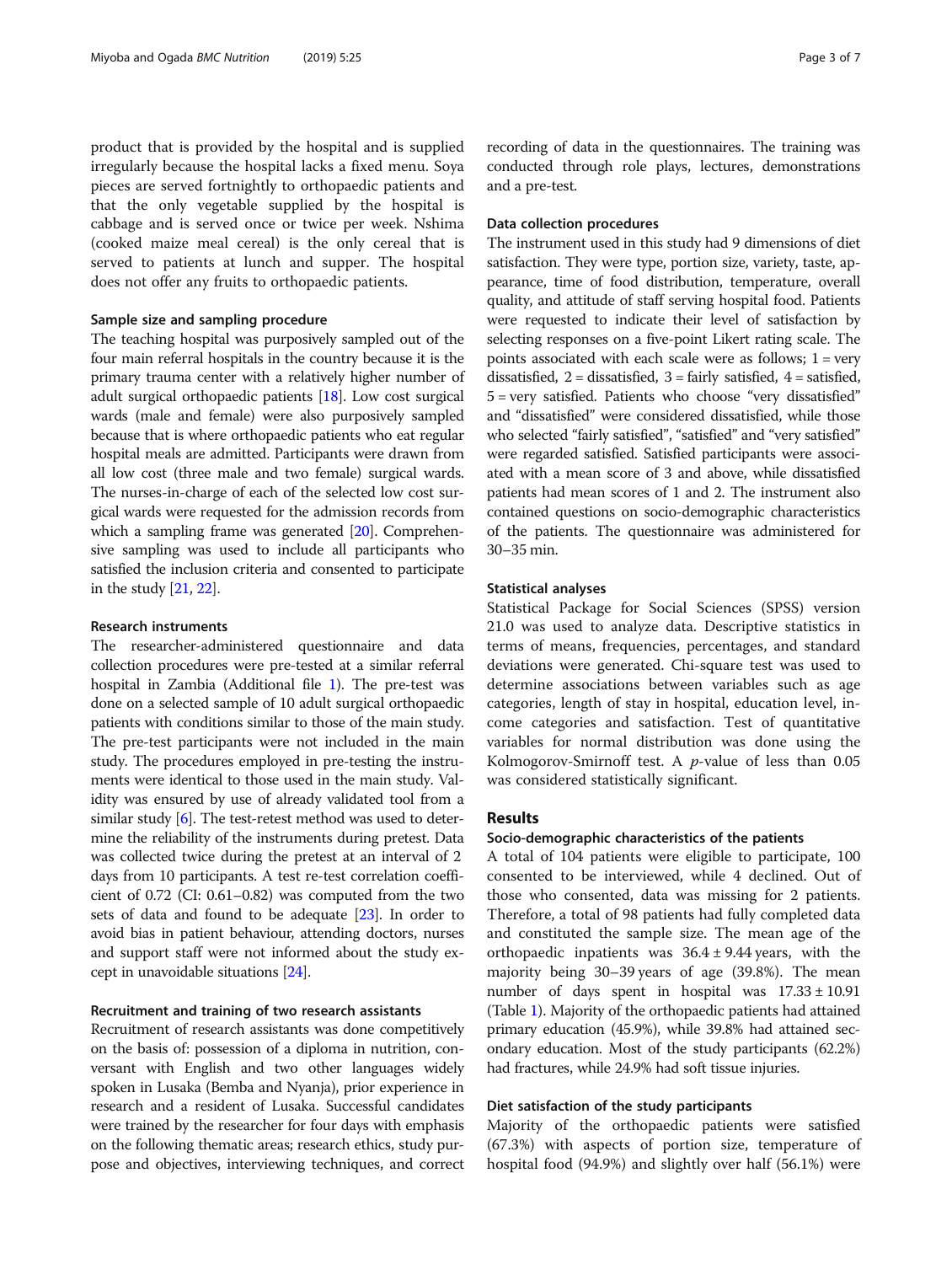<span id="page-3-0"></span>Table 1 Socio-demographic characteristics of adult surgical

| Variable                    | $N = 98$       | $\frac{0}{0}$  |
|-----------------------------|----------------|----------------|
| Age                         |                |                |
| $\leq$ 30 years             | 27             | 27.6           |
| $31 - 50$                   | 61             | 62.2           |
| > 50                        | 10             | 10.2           |
| Sex                         |                |                |
| Male                        | 79             | 80.6           |
| Female                      | 19             | 19.4           |
| Education level             |                |                |
| No formal education         | 9              | 9.2            |
| Primary                     | 45             | 45.9           |
| Secondary                   | 39             | 39.8           |
| Tertiary                    | 5              | 5.1            |
| Marital status              |                |                |
| Married                     | 62             | 63.3           |
| Not married                 | 36             | 36.7           |
| Length of stay              |                |                |
| 3-7 days                    | 21             | 21.4           |
| 8-16 days                   | 36             | 36.7           |
| $> 16$ days                 | 41             | 41.8           |
| Occupation                  |                |                |
| Formal                      | 14             | 14.3           |
| Informal                    | 68             | 69.4           |
| Unemployed                  | 16             | 16.3           |
| Monthly income              |                |                |
| $\leq$ K1000                | 39             | 39.8           |
| K1001 - K2000               | 33             | 33.7           |
| K2001 - K3000               | 13             | 13.3           |
| K3001 - K4000               | $\overline{2}$ | $\overline{2}$ |
| $\geq$ K4001                | 11             | 11.2           |
| Common orthopaedic injuries |                |                |
| Fractures                   | 45             | 45.9           |
| Dislocations                | 18             | 18.4           |
| Soft tissue injuries        | 24             | 24.5           |
| Malformed bones             | 6              | 6.1            |
| others                      | 5              | 5.1            |

K stands for Zambian Kwacha

satisfied with time of meal distribution (Table [2\)](#page-4-0). Only 34.7% of the patients were satisfied with appearance of hospital food. Most of the patients interviewed reported to be dissatisfied with aspect of type of hospital food, variety and taste (76.5, 96.9 and 71.4% respectively) (Table [3](#page-4-0)). When patients were asked on overall quality and attitude of staff serving hospital food, 64.3 and 68.4% respectively reported that they were not satisfied.

# Diet satisfaction by general characteristics of patients

Results of chi-square test revealed no significant association between variables of age, sex, education level, marital status, monthly income, days in hospital and overall satisfaction (p>0.05).

# **Discussion**

Results of this study suggest that most of the participants were not satisfied with the overall quality of hospital meals. This is in contrast to the findings of a study conducted in India, which reported that majority of the patients were satisfied with hospital food [[25\]](#page-6-0). However, study conducted in Kenya found that majority of the respondents rated food services as average [\[25](#page-6-0)]. Other studies conducted in Saudi Arabia and Egypt have reported that more than half of patients interviewed were satisfied with hospital food [\[6,](#page-5-0) [26](#page-6-0)]. Possible reasons for the variation in satisfaction is that each hospital offers a unique menu, the target population, methodological influences and individual values of patients may vary  $[6, 6]$  $[6, 6]$ [24\]](#page-6-0). Further, unlike our study, the studies done in Kenya and Egypt did not target patients with one medical condition [[6\]](#page-5-0).

The role played by the Dietetics and Catering Departments in the provision of therapeutic and regular diets to inpatients is very important [\[27](#page-6-0)]. This is because the care and recovery of patients is significantly influenced by sound dietary and meal services [[24](#page-6-0)]. It is important for dietitians and nutritionists to be concerned not only with nutrient intake but also other aspects of hospital food that may affect dietary adequacy of inpatients. An important aspect of food services that is worth investigating is diet satisfaction. Satisfaction is a valid measure used to assess quality of service delivery in hospitals [[6](#page-5-0)].

One major finding of the current study is that nearly all (96.9%) patients were dissatisfied with the variety of food at the hospital. This finding is supported by the report from a relevant foodservice officer who disclosed that the major challenge faced by the catering department is lack of variety in the hospital menu. A similar study in a government hospital in India reported that the major aspect attributed to dissatisfaction was monotony of hospital food [[7\]](#page-5-0). Another study done in Bangladesh reported that meals provided to the hospital were not wholesome [\[10](#page-5-0)]. However, our finding is in contrast to those of a study in Greece that reported that most of the patients were pleased with the variety of hospital meals [\[13](#page-6-0)]. The possible explanation for lack of variety in hospital menus is that funding to the catering department may differ based on a country's hospital food policies. In addition, variation in hospital menus may be influenced by the importance hospital managers attach to patients' nutritional status and its impact on clinical outcomes.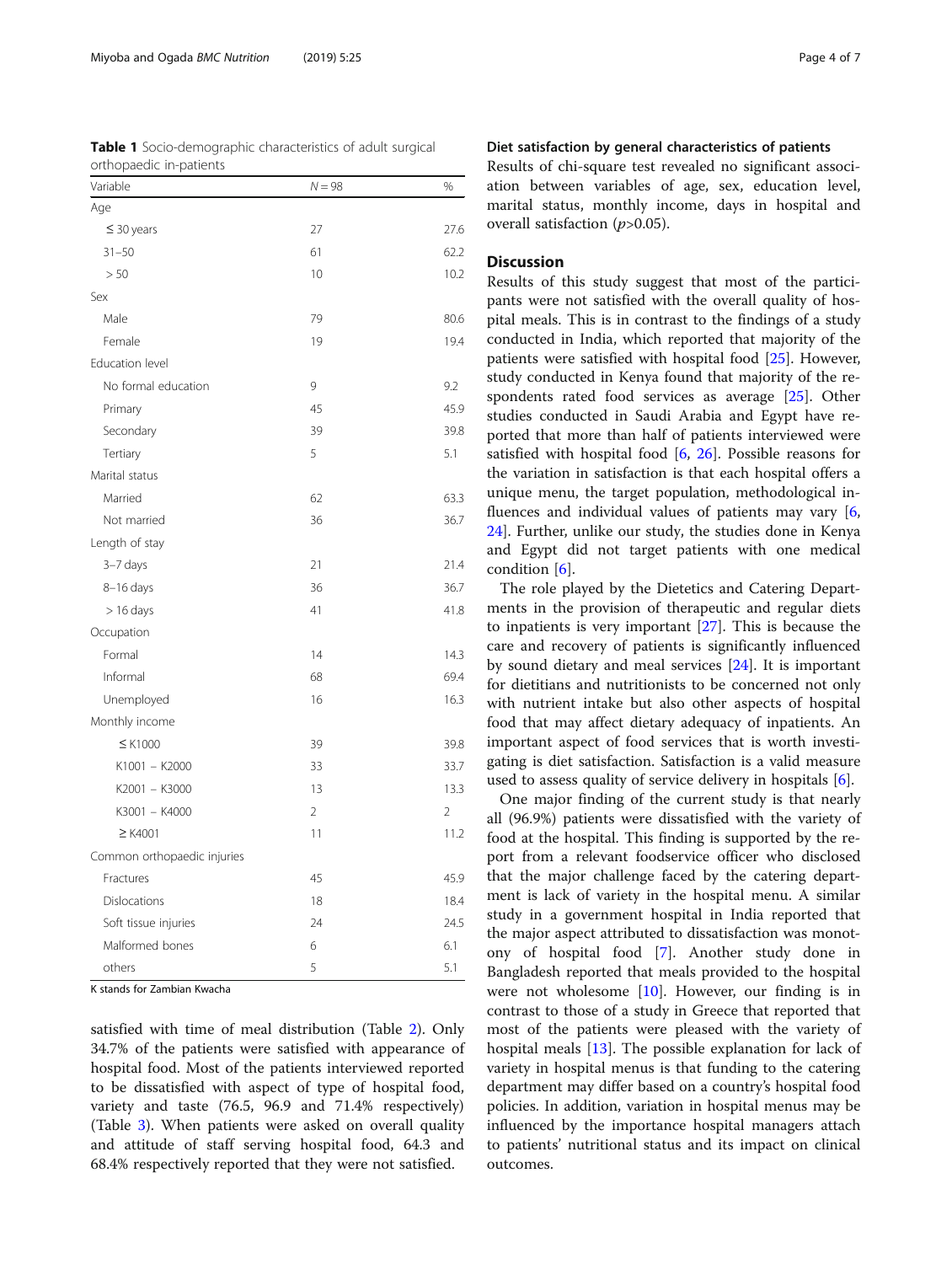| Aspect of food                   | $N = 98$       |           |                  |            |                |                   |            |
|----------------------------------|----------------|-----------|------------------|------------|----------------|-------------------|------------|
|                                  | Satisfied      |           |                  |            | Dissatisfied   |                   |            |
|                                  | Very satisfied | Satisfied | Fairly satisfied | Total n(%) | Dissatisfied   | Very dissatisfied | Total n(%) |
| Portion size                     | 6              | 28        | 32               | 66 (67.3)  | 28             | 4                 | 32 (32.7)  |
| Temperature of hospital food     | 8              | 50        | 35               | 93 (94.9)  | $\overline{4}$ |                   | 5(5.1)     |
| Time of meal distribution        | 5              | 20        | 30               | 55 (56.1)  | 35             | 8                 | 43 (43.9)  |
| Type of hospital food            | 0              | 10        | 13               | 23(23.5)   | 45             | 30                | 75 (76.5)  |
| Variety of hospital food         | $\mathbf 0$    | 2         |                  | 3(3.1)     | 33             | 62                | 95 (96.9)  |
| Taste of hospital food           | $\mathbf 0$    | 20        | 8                | 28 (28.6)  | 62             | 8                 | 70 (71.4)  |
| Appearance of hospital food      | $\mathbf 0$    | 19        | 15               | 34 (34.7)  | 55             | 9                 | 64 (65.3)  |
| Overall quality of hospital food | $\mathbf{0}$   | 25        | 10               | 35 (35.7)  | 58             | 5                 | 63 (64.3)  |
| Attitude of staff serving food   | $\mathbf{0}$   | 20        | 11               | 31 (31.6)  | 53             | 14                | 67(68.4)   |

<span id="page-4-0"></span>Table 2 Satisfaction of participants with different aspects of hospital food

This study found that patients were happy with aspects of portion size, temperature and time of meal distribution. The findings of our study are supported by a study in India which indicated that patients were pleased with portion size and time of meal distribution [[24\]](#page-6-0). A similar study in Saudi Arabia suggested that majority of the patients were satisfied with amount, temperature and time of meal distribution [[6\]](#page-5-0). However, a study done in Greece reported that patients were not happy with the temperature at which food is served [\[13](#page-6-0)].

|                 | Table 3 Patients' satisfaction with hospital food by general |  |  |  |
|-----------------|--------------------------------------------------------------|--|--|--|
| characteristics |                                                              |  |  |  |

| Variable            | Satisfied      |      |                | Not satisfied |       |  |
|---------------------|----------------|------|----------------|---------------|-------|--|
|                     | $N = 35$       | $\%$ | $N = 63$       | %             |       |  |
| Age                 |                |      |                |               |       |  |
| < 30 years          | 12             | 34.3 | 15             | 23.8          | 0.250 |  |
| $31 - 50$           | 18             | 51.4 | 43             | 68.3          |       |  |
| > 50                | 5              | 14.3 | 5              | 7.9           |       |  |
| Sex                 |                |      |                |               |       |  |
| Male                | 27             | 77.1 | 52             | 82.5          | 0.517 |  |
| Female              | 8              | 22.9 | 11             | 17.5          |       |  |
| Education           |                |      |                |               |       |  |
| No formal education | $\mathcal{P}$  | 5.7  | $\overline{7}$ | 11.1          | 0.827 |  |
| Primary             | 17             | 48.6 | 28             | 44.4          |       |  |
| Secondary           | 14             | 40   | 25             | 39.7          |       |  |
| Tertiary            | $\overline{2}$ | 5.7  | 3              | 4.8           |       |  |
| Marital status      |                |      |                |               |       |  |
| Married             | 20             | 57.1 | 42             | 66.7          | 0.349 |  |
| Not married         | 5              | 429  | 21             | 33.3          |       |  |
| Length of stay      |                |      |                |               |       |  |
| 3-7 days            | 9              | 28.6 | 11             | 17.5          | 0.433 |  |
| $8-16$ days         | 7              | 34.3 | 24             | 38.1          |       |  |
| $> 16$ days         | 15             | 37.1 | 28             | 44.4          |       |  |

Variations in satisfaction on variables of temperature and time of meal distribution maybe explained by the type of food service system available in a hospital. For example, to assure that food is hot, the system used at the teaching hospital is to serve it as soon as possible while the food is still covered in buckets.

Findings of the current study indicate that there was no significant association between patient specific characteristics such as age, sex, length of hospital stay and overall satisfaction ( $p > 0.05$ ). Similar to our study results, a study in Saudi Arabia reported age and sex as insignificant variables affecting patient satisfaction [\[6](#page-5-0)]. A study in Kenya suggested that age was not a predictor of patient satisfaction [[28\]](#page-6-0). On the other hand, studies in Sri Lanka and Kuwait suggested that satisfaction was influenced by age [[29](#page-6-0), [30](#page-6-0)]. Studies that include younger persons and older persons in most cases report an association between age and overall satisfaction. Therefore, the composition of the study population may to some extent explain the differences in findings.

Improvement in the quality of food services is one of the strategies that can contribute to quick recovery of inpatients [[11](#page-5-0)]. Moreover, improved food services have the capacity to influence nutritional status and length of stay of inpatients [\[12,](#page-6-0) [13](#page-6-0)]. Contrary to the results of the current study, a similar study reported a correlation between length of stay and overall satisfaction [\[11](#page-5-0)]. However, results of a study in a military hospital reported a significant negative relationship [\[29](#page-6-0)]. Results suggested that the longer patients stay in hospital, they become dissatisfied with the hospital environment [\[31](#page-6-0)]. The observation seems not to agree with our findings perhaps because of the sample size and specific patient group included.

A study in Kenya reported that education level influenced overall satisfaction with food services [\[28](#page-6-0)]. The study suggested that patients without formal education were more satisfied with food services than those with tertiary education [\[28](#page-6-0)]. Literature documents that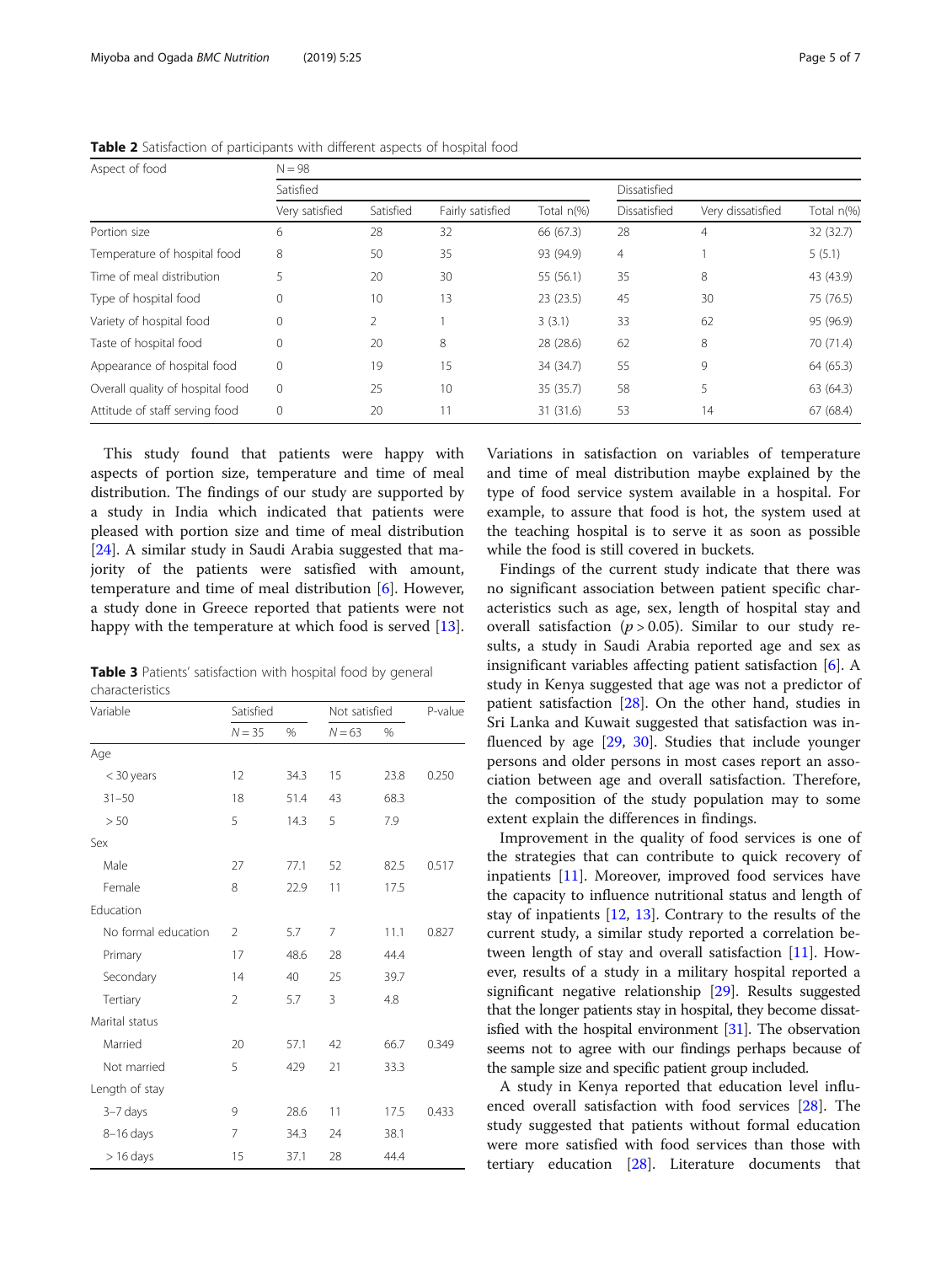<span id="page-5-0"></span>patient satisfaction with hospital food is influenced by factors such as patient's education and perceived need of nutrition care [[32\]](#page-6-0). A study in India reported higher levels of satisfaction among patients with high income [\[29\]](#page-6-0). This was in contrast to the findings of a study in Saudi Arabia that documented low monthly income as being significantly associated with higher levels of satisfaction [6]. In tandem with the findings of another study in Kenya, our study found no significant association between education level, monthly income and diet satisfaction [\[26\]](#page-6-0).

### Study limitations

There were some limitations in this study such as data was only collected from one hospital in Zambia. The use of a comprehensive sample helped to eliminate sampling errors by providing data on all the individuals in the population [[21,](#page-6-0) [22\]](#page-6-0). Comprehensive sampling techniques have been used before in other studies to collect data from small populations to include all participants [\[22](#page-6-0)]. In spite of the weakness highlighted, this study provides useful baseline information which might be of value to future studies in the country.

# Conclusions

Although most of the patients may not have been satisfied with overall quality of hospital food, they were satisfied with aspects of portion size, temperature, and time of meal distribution. Therefore, the patients did not negatively evaluate all aspects of hospital food. In spite of the weaknesses highlighted, the findings of this study are helpful in resource-poor settings like Zambia to help identify gaps in the quality of hospital meals. In order for the hospital to met the expectations of orthopeadic patients, gaps in the food service system such as absence of a fixed menu and lack of certain food groups in the menu should be addressed. The findings of the study may influence policy direction to increase funding towards improvement of quality of regular meals and thus meet the expectations of hospitalized patients.

# Additional file

[Additional file 1:](https://doi.org/10.1186/s40795-019-0288-5) Questionnaire. (DOC 40 kb)

#### Abbreviations

CI: Confidence interval; SD: Standard deviation; SPSS: Statistical Package for Social Sciences; TDRC: Tropical Disease Research Center; USA: United States of America; UTH: University Teaching Hospital; WHO: World Health Organization

#### Acknowledgements

The authors acknowledge the supersory role of Dr. Jonathan Mulenga.

### Funding

No funding sources.

### Availability of data and materials

Data will be available upon request from the correspondence author.

### Authors' contributions

NM participated in study conceptualization, data collection, statistical analysis and drafting the manuscript. IO participated in conceptualization, clarifying concepts, statistical analysis and writing the manuscript. Both authors read and approved the final manuscript.

#### Ethics approval and consent to participate

Ethical clearance was obtained from ERES CONVERGE (Ref.No.2015-May-014) in Zambia. Permission and authority to conduct the study was obtained from the Senior Medical Superintendent at the teaching hospital. Informed voluntary consent was obtained from all the participants before collecting any data. Participants consented to participate in the study by providing their thump print on the consent form. Thump print consent was appropriate as most of the participants could not sign on the consent form and this is in line with the ethics policy in Zambia. Permission to check their medical record files for sociodemographic characteristics and type of orthopaedic condition was sought from the participants and hospital administration. The participants were briefed on the study objectives, procedures, risks, benefits and schedule. In order to assure anonymity and confidentiality, the names of the participants were not recorded in the questionnaires.

#### Consent for publication

Not applicable.

#### Competing interests

The authors declare that they have no competing interests.

### Publisher's Note

Springer Nature remains neutral with regard to jurisdictional claims in published maps and institutional affiliations.

#### Author details

<sup>1</sup>Department of Food, Nutrition and Dietetics, Kenyatta University, Nairobi, Kenya. <sup>2</sup> Kitwe Teaching Hospital, Nutrition and Dietetics Unit, P.O. Box 20969 Kitwe, Zambia. <sup>3</sup>Saint Francis Xavier University, Antigonish, Canada.

### Received: 1 December 2017 Accepted: 26 February 2019 Published online: 01 April 2019

#### References

- 1. Woolf AD, Pfleger B. Burden of major muscoskeletal conditions. Bull World Health Organ. 2003;81(9):646–56.
- 2. David A, Spiegel MD, Richard A, Gosselin R, Coughlin R, Joshipura M, Bruce D, Browner MD, Dormans JP. The burden of musculoskeletal injury in low and middle-income countries: challenges and opportunities. J Bone Joint Surg Am. 2008;90:915–23.
- 3. Louw GA, Morris LD, Grimmer-Somers K. The prevalence of low back pain in Africa: a systematic review. BMC Musculoskelet Disord. 2007;8(105):1–14.
- 4. Muthuuri J. Management of acute musculoskeletal pain: a review. East Afr Orthop J. 2012;6(11):31–8.
- 5. Kulkarni M, Dasgupta S, Deoke A, Nayse K. Study of satisfaction of patients admitted in a tertiary care hospital in Nagpur. National J Community Med. 2011;2(1):37–9.
- 6. Abdelahafez AM, Qurashi L, Ziyadi R, Kuwair A, Shobki M, Mograbi H. Analysis of factors affecting the satisfaction levels of patients toward food services at general hospitals in Makkah, Saudi Arabia. Am J Med Med Sci. 2012;2(6):123–30.
- 7. Muraal S, Davas V. Assessment of acceptability and satisfaction of patients for government hospital diets. J Nurs Health Sci. 2014:38–40.
- Seng-Cheng, Bahaman TE, Wen-Yen T. Are patients satisfied with hospital. Malays J Public Health. 2003:52–6.
- 9. Wright ORL, Connelly KB, Capra S. Consumer evaluation of hospital foodservice quality: an empirical investigation. Int J Health Care Qual Assur. 2006;19(2):181–94.
- 10. Ashrafun L, Uddin MJ. Factors determining inpatient satisfaction with hospital care in Bangladesh. Asian Soc Sci. 2011;7(6):15–24.
- 11. Ghanbari J, Khammarnia M, Jafari A, Sotodeh ZF. Investigation of food services quality in hospitals and strategies for its improvement, a review study. Sadra Med Sci. 2014;2(2):185–96.